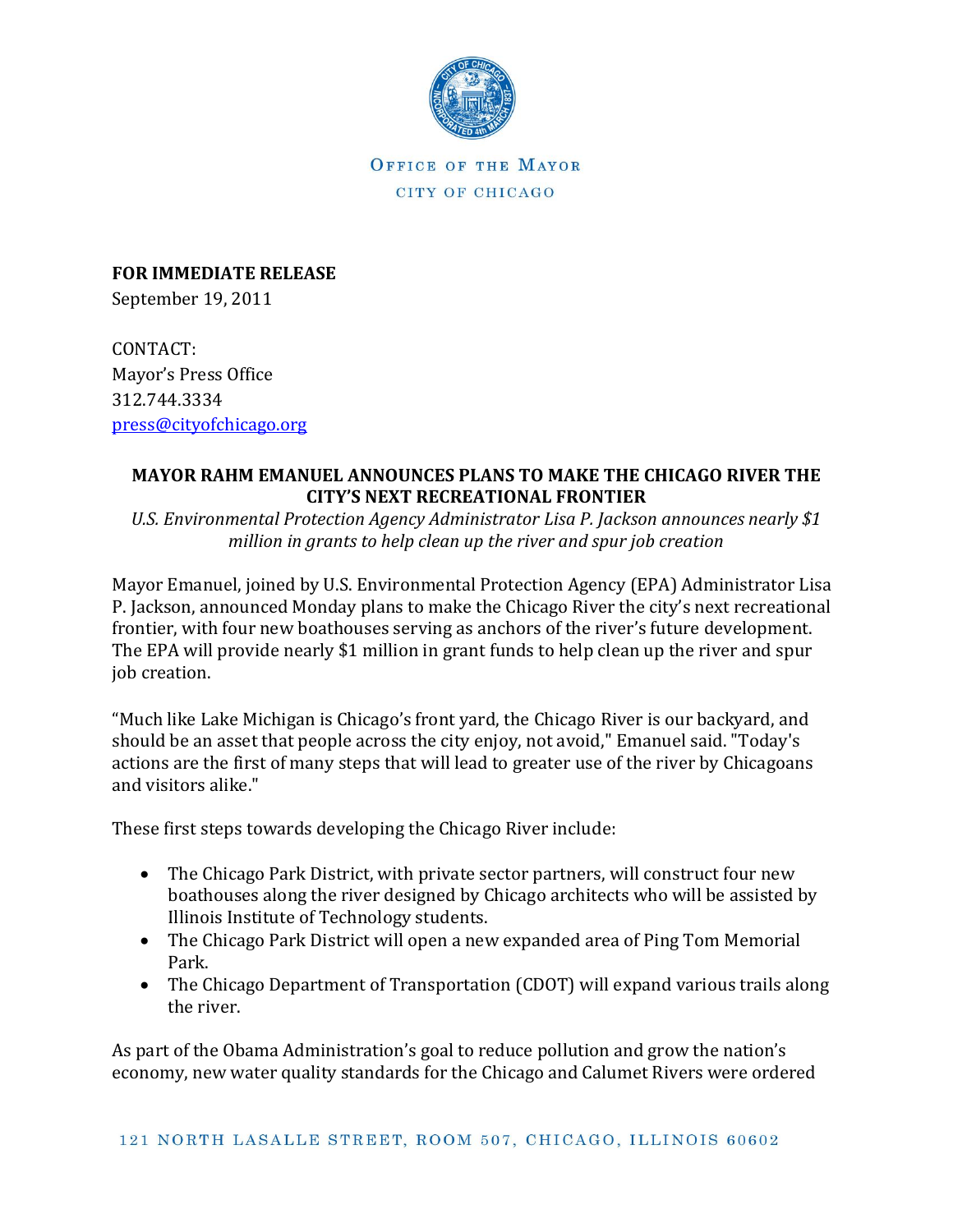

## OFFICE OF THE MAYOR CITY OF CHICAGO

by the Administration in May 2011; the EPA will provide the City free technical assistance to help meet those standards by better managing stormwater.

The EPA will also give two grants, effective immediately, to community partners that total nearly \$1 million; one grant to Friends of the Forest Preserve will help eradicate invasive plants in the river system and nearby forests, including 130 acres in Chicago, and the second grant, to OAI, Inc., will help train and place Chicagoans in jobs that focus on environmental cleanup.

"The families and businesses of Chicago know that the Chicago and Calumet Rivers and the Great Lakes are vital to their health, their environment and their economy. The EPA is proud to be working with our state and local partners on ensuring that we are supporting clean, sustainable communities that can thrive and create good jobs," said EPA Administrator Lisa P. Jackson. "We have heard for years that we have to choose between our economic strength and our environmental health, but again and again Chicago has proven that this is a false choice. Today's announcements are another example of our ability to support job creation and environmental protection."

Renowned Chicago architects Chris Lee and Jeanne Gang will be leading a team of architecture students at the Illinois Institute of Technology (IIT) to design the boathouses. The designs for the boathouses will be augmented by suggestions and ideas from the community.

The four boathouses will be located at the following addresses:

- River Park Boat House, 5100 N. Francisco—The site of the future boat house is at Argyle and the river.
- Clark Park Boat House, 3400 N. Rockwell—The site of the future boat house is at Roscoe and Rockwell, east of the river.
- Ping Tom Memorial Park Boat House, 300 W. 19<sup>th</sup> Street—The site of the future boat house is north of 18th street, through the under-bridge connection, west of the St. Charles line railroad tracks.
- 28<sup>th</sup> & Eleanor Boat House—The site of the future boat house is between Loomis and Fuller Streets on Eleanor, across the river from Ashland Avenue.

The boathouse sites were chosen to line up with improvements the Chicago Department of Transportation is making to extend trails along the river, providing easier and more consistent river access for runners, bikers, and walkers. The boathouses, constructed